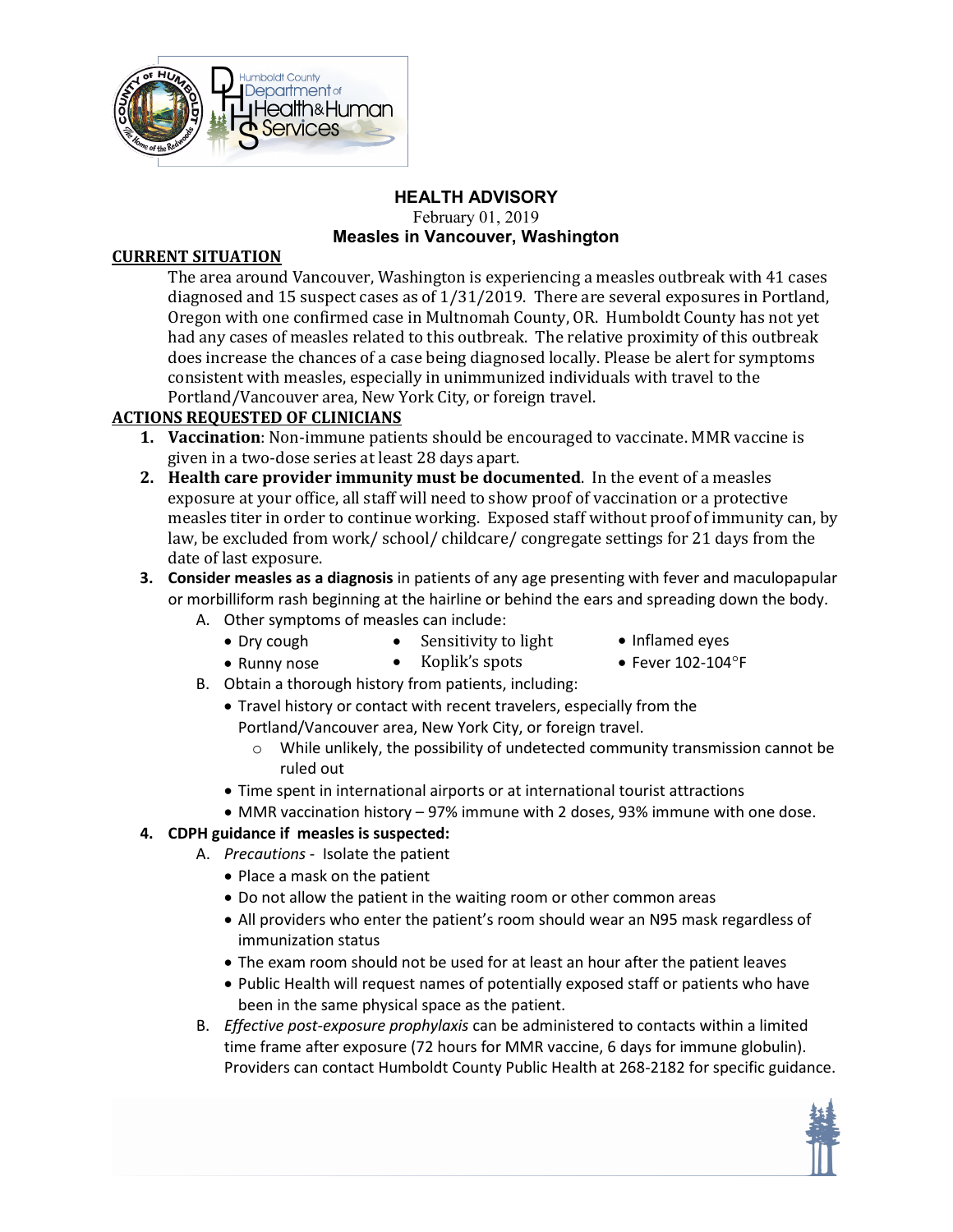

- C. *Laboratory testing*  Humboldt County's Public Health Lab can perform rapid PCR testing for measles. For detailed specimen collection information call the PH Lab at 707-268- 2179
	- Acceptable sample types are:
		- o Nasopharyngeal swabs (Only use collection kits provided by Public Health)
		- o Processed Urine Keep at 2-8°C
		- o Turnaround time will be same day if received by 10AM
		- o For more information or for a specimen collection kit please call 707-268-2179 during normal business hours. Instructions included on the attached page as well.
- D. *Reporting*  report suspected measles cases immediately to Humboldt County Public Health's Communicable Disease Program at: 707-268-2182. If after hours contact the Health Officer by calling Sheriff Dispatch at 445-7251.